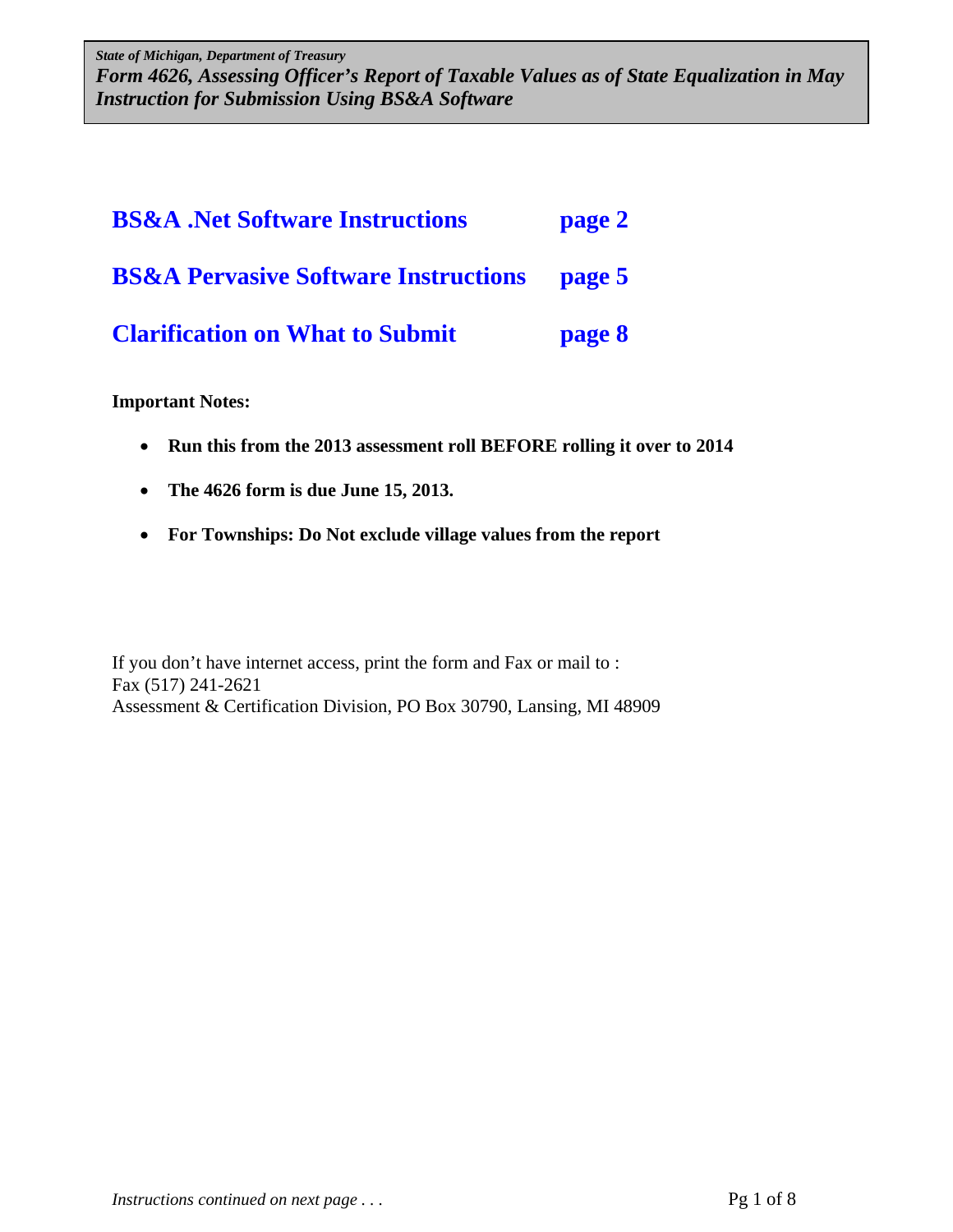*Form 4626, Assessing Officer's Report of Taxable Values as of State Equalization in May Instruction for Submission Using BS&A Software* 

| <b>Net Instructions</b> |  |
|-------------------------|--|
|-------------------------|--|

*pgs 2-4* 

|                                            |                                                       | Report    |                   |                                        |                                         |                                      |  |        |
|--------------------------------------------|-------------------------------------------------------|-----------|-------------------|----------------------------------------|-----------------------------------------|--------------------------------------|--|--------|
|                                            |                                                       | Category: | Assessing Reports |                                        |                                         |                                      |  |        |
| 1. Select 'Reports'                        |                                                       | Name:     | $L - 4626$        |                                        |                                         | Report Options                       |  |        |
| 2. Select 'Assessing Reports'              |                                                       |           |                   |                                        |                                         |                                      |  |        |
| 3. Select 'L-4626' from the reports listed |                                                       |           |                   |                                        |                                         |                                      |  |        |
|                                            |                                                       |           |                   |                                        |                                         |                                      |  |        |
| <b>Report Options:</b>                     |                                                       |           |                   | <b>Report Options</b>                  |                                         |                                      |  |        |
| Preparer Name:                             | (Enter your name here)                                |           |                   |                                        | Preparer Name: DARCY MARUSICH           |                                      |  |        |
|                                            |                                                       |           |                   | Preparer Phone: 517-335-1218           |                                         |                                      |  |        |
| <b>Preparer Phone:</b>                     | (Enter your phone # here)                             |           |                   |                                        | Preparer E-Mail: MARUSICHD@MICHIGAN.GOV |                                      |  |        |
| Preparer Email:                            | (Enter your email address here)                       |           |                   |                                        |                                         | Gov. Unit: 040.DEMO CHARTER TOWNSHIP |  |        |
|                                            | <i><b>Important: Send to State of Michigan</b></i>    |           |                   | Send to State of Michigan              |                                         |                                      |  |        |
|                                            | $\triangledown$ Send to State of Michigan Green check |           |                   |                                        | Filename: 2012_23_040.CSV               |                                      |  |        |
|                                            |                                                       |           |                   | Write results to Excel text file (CSV) |                                         |                                      |  |        |
|                                            | If you do not see the 'Send to State' option,         |           |                   | Export Directory                       |                                         |                                      |  | Browse |
| run an update of your software.            |                                                       |           |                   |                                        | Filename: 2012 23 040.CSV               |                                      |  |        |
|                                            |                                                       |           |                   |                                        |                                         |                                      |  |        |

Close

When you click the Close button, a Send to State a confirmation box will pop-up.

| Question |                                                                                                                                                                                                                                                                                                                                                                                                      |
|----------|------------------------------------------------------------------------------------------------------------------------------------------------------------------------------------------------------------------------------------------------------------------------------------------------------------------------------------------------------------------------------------------------------|
| ?.       | Selecting "yes" will run the report.<br>At the conclusion you will be prompted to send the L-4626 results directly to the State of<br>Michigan.<br>The program will notify you after the file is successfully sent.<br>Please also make a copy for your records.<br>If you do not have an internet connection chose "no" and select option 'Write results to<br>Excel text file' below.<br>No<br>Yes |
|          | <b>Important</b> : Submit the 4626 via the<br>method above. Do Not submit the                                                                                                                                                                                                                                                                                                                        |

form to the ftp from the Help Menu.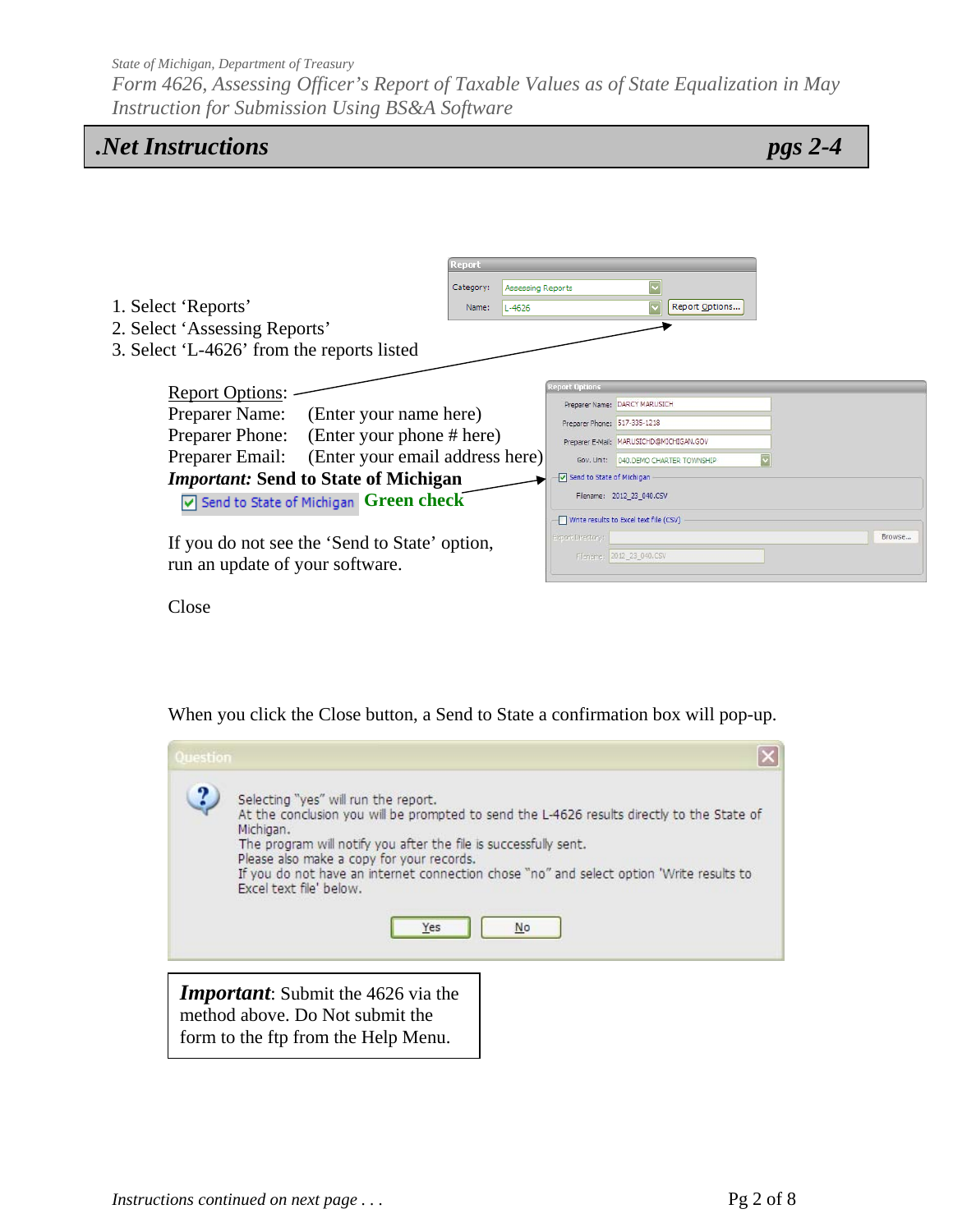*Form 4626, Assessing Officer's Report of Taxable Values as of State Equalization in May Instruction for Submission Using BS&A Software* 

# *.Net Instructions pgs 2-4*

| If you do not have an internet          | <b>Report Options</b>                    |        |
|-----------------------------------------|------------------------------------------|--------|
| connection and chose to 'Write results' | Preparer Name: DARCY MARUSICH            |        |
| to Excel text file (CSV)', you will     | Preparer Phone: 517-335-1218             |        |
| need to 'Browse' your computer and      | Preparer E-Mail: MARUSICHD@MICHIGAN.GOV  |        |
| select a location to save the file.     | Gov. Unit: 040. DEMO CHARTER TOWNSHIP    |        |
| Remember the file location you select.  | Send to State of Michigan                |        |
| Later you can attach the file to an     | Filename: 2012_23_040.CSV                |        |
| email and send to:                      |                                          |        |
| marusichd@michigan.gov                  | V Write results to Excel text file (CSV) |        |
|                                         | Export Directory:                        | Browse |
|                                         | Filename: 2012 23 040.CSV                |        |
|                                         |                                          |        |

### \*\**IMPORTANT:* **Before running the report, check Report Population.**

Report Population: Population: All Records Spec. Pop.: **Ad Valorem Parcels** (Do not include special acts)

| <b>Report Population</b> |                                    |              |
|--------------------------|------------------------------------|--------------|
| Population:              | All Records                        | Pop. Options |
| Spec. Pop.:              | Ad Valorem Parcels                 |              |
|                          | Apply Advanced Query to Population |              |
|                          | Advanced Query                     |              |
| Sort Index:              | Parcel Number                      |              |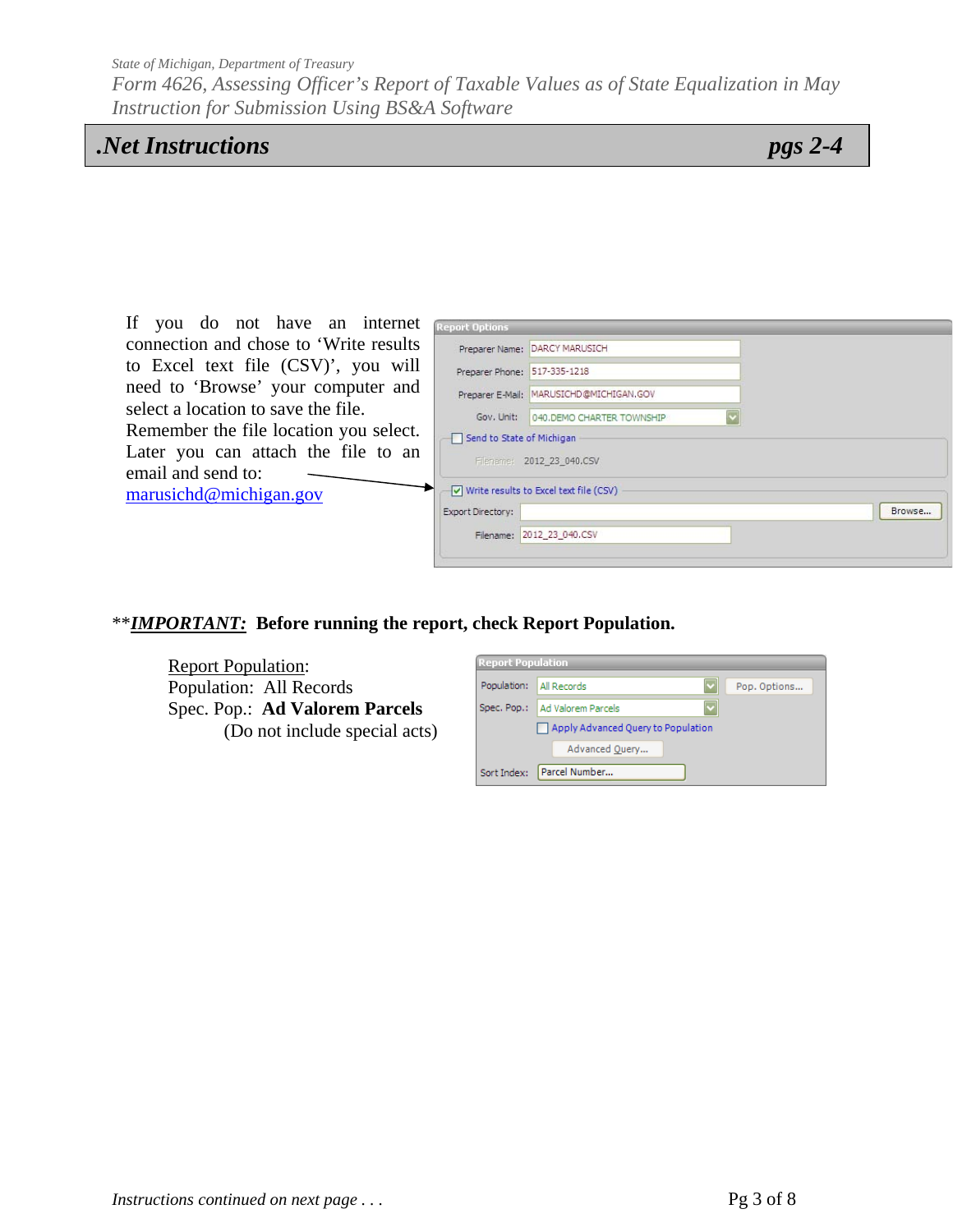*Form 4626, Assessing Officer's Report of Taxable Values as of State Equalization in May Instruction for Submission Using BS&A Software* 

# *.Net Instructions pgs 2-4*

#### 4. Run Report

A paper version will print to the screen. You can print this for yourself if you like.

If you selected to 'Write results to Excel text file (CSV)', a CSV file will simultaneously be generated and saved to your specified location.

When you close the paper version screen, if you selected to 'Submit to State' you will see a pop-up box asking if you want to submit. If you select Yes, the file will be sent and you will receive confirmation that it has been successfully uploaded and ... you're done.



| $23 - 040$<br>EATON - DEMO CHARTER TOWNSHIP                                                                                                                                                                                                                                                                                                                                                                                                                                                                                                                                                                                                                                                                                                                                   |                                                             |                                                            |
|-------------------------------------------------------------------------------------------------------------------------------------------------------------------------------------------------------------------------------------------------------------------------------------------------------------------------------------------------------------------------------------------------------------------------------------------------------------------------------------------------------------------------------------------------------------------------------------------------------------------------------------------------------------------------------------------------------------------------------------------------------------------------------|-------------------------------------------------------------|------------------------------------------------------------|
| State code and name of each school<br>district (SD) in the local unit                                                                                                                                                                                                                                                                                                                                                                                                                                                                                                                                                                                                                                                                                                         |                                                             |                                                            |
| Taxable Value of ALL REAL property<br>Taxable Value of COMMERCIAL and INDUSTRIAL REAL property<br>Taxable Value of ALL PERSONAL property<br>Taxable Value of COMMERCIAL. INDUSTRIAL and UTILITY PERSONAL property<br>Taxable Value of INDUSTRIAL PERSONAL property in Renaissance Zone(s) CNLY<br>Taxable Value of ALL Renaissance Zone property expiring December 31, 2012<br>Taxable Value of CUI Renaissance Zone property expiring December 31, 2012<br>Taxable Value of ALL Renaissance Zone property expiring December 31, 2013.<br>Taxable Value of CUI Renaissance Zone property expiring December 31, 2013<br>Taxable Value of ALL Renaissance Zone property expiring December 31, 2014<br>Taxable Value of CUI Renaissance Zone property expiring December 31, 2014 |                                                             |                                                            |
| Villages in the Township                                                                                                                                                                                                                                                                                                                                                                                                                                                                                                                                                                                                                                                                                                                                                      | All Classes of TV<br>Excluding Renaissance<br>Zone Property | All Classes of TV<br>for Renaissance<br>Zone Property ONLY |
| Districts and Authorities levying millage<br>in CNLY part of the local unit                                                                                                                                                                                                                                                                                                                                                                                                                                                                                                                                                                                                                                                                                                   | All Classes of TV<br>Excluding Renaissance<br>Zone Property | All Classes of TV<br>for Renaissance<br>Zone Property ONLY |
|                                                                                                                                                                                                                                                                                                                                                                                                                                                                                                                                                                                                                                                                                                                                                                               |                                                             |                                                            |
|                                                                                                                                                                                                                                                                                                                                                                                                                                                                                                                                                                                                                                                                                                                                                                               |                                                             |                                                            |
|                                                                                                                                                                                                                                                                                                                                                                                                                                                                                                                                                                                                                                                                                                                                                                               |                                                             |                                                            |

**Note: I will not be sending an email confirmation when you submit through the BS&A ftp site, so please look for the 'Successfully uploaded file' pop-up box to confirm your submission. The confirmation will look something like this:**

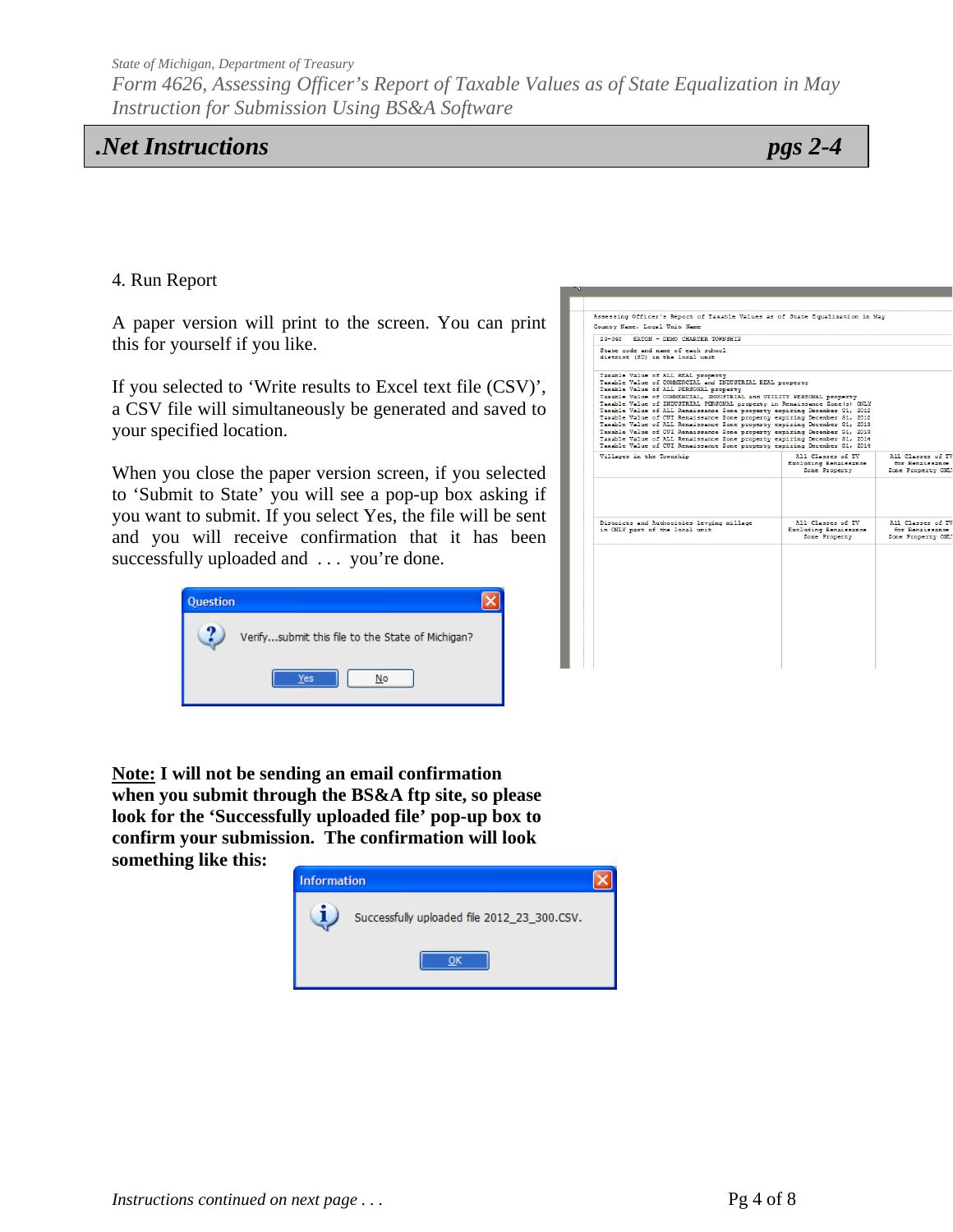*Form 4626, Assessing Officer's Report of Taxable Values as of State Equalization in May Instruction for Submission Using BS&A Software* 

### *Pervasive Instructions pgs 5-7*

- 1. Select 'Reports'
- 2. Select 'Assessing Reports'
- 3. Select 'L-4626' from the reports listed

| <b>Report Setup Window:</b> |                                  | Report                  | $L-4626$                      |
|-----------------------------|----------------------------------|-------------------------|-------------------------------|
|                             | Destination: Print to Window     | <b>Destination</b>      | Print to Window               |
|                             |                                  | Population              | All Records                   |
| Population:                 | All Records                      | Sort Report             | Current Index Order           |
|                             | Sort Report: Current Index Order | <b>Report Options</b>   | Choose Report Options         |
|                             |                                  | <b>Printer Settings</b> | HP LaserJet 4000 Series PCL6  |
|                             |                                  | Margin/Font Select      | Report Margins/Font Selection |
|                             |                                  |                         |                               |

4. Set up your Report Options:

\*\**IMPORTANT:* **Before running report, check Special Population.** 

|                                                                                                              | L-4626 Options                                                                                                      |                                                             |                              |
|--------------------------------------------------------------------------------------------------------------|---------------------------------------------------------------------------------------------------------------------|-------------------------------------------------------------|------------------------------|
| <b>Ad-Valorem Parcels –</b><br><b>Special Population:</b>                                                    |                                                                                                                     |                                                             |                              |
| (Do not include special acts)                                                                                |                                                                                                                     | Special Population   Ad-Valorem Parcels                     | $\overline{\textbf{v}}$      |
| (Enter your name here)<br>Preparer Name:                                                                     | Preparer Name                                                                                                       | Darcy Marusich                                              |                              |
| Preparer Phone:<br>(Enter your phone # here)                                                                 | Preparer Phone:                                                                                                     | 517.335.1218                                                |                              |
| Preparer Email:<br>(Enter your email address here)                                                           | Preparer E-Mail:                                                                                                    | marusichd@michigan.gov                                      |                              |
| <i>Important:</i> FTP file to STC when done                                                                  |                                                                                                                     | Write results to Excel text file (CSV)                      | ✓                            |
|                                                                                                              | Path.                                                                                                               |                                                             | Browse                       |
| <b>Green check</b><br>FTP file to STC when done                                                              | File name                                                                                                           | 2012_00_01.CSV                                              |                              |
| If you do not see the 'FTP file to STC when done'<br>option, run an update of your software.                 |                                                                                                                     | FTP file to STC when done<br>Gov. Unit: 28.Your County Name | ✓<br>$\overline{\textbf{v}}$ |
| File Name: Auto fill – Don't change (Year_County #_LU info)<br>Govt Unit: Select the appropriate Twp or City |                                                                                                                     | Close                                                       |                              |
| Close                                                                                                        |                                                                                                                     |                                                             |                              |
|                                                                                                              | <b>Important:</b> Submit the 4626 via the<br>method above. Do Not submit the<br>form to the ftp from the Help Menu. |                                                             |                              |

5. If printing the form, check your Printer Settings. Make sure the printer is set to print in Landscape format. Report  $L - 4626$ 

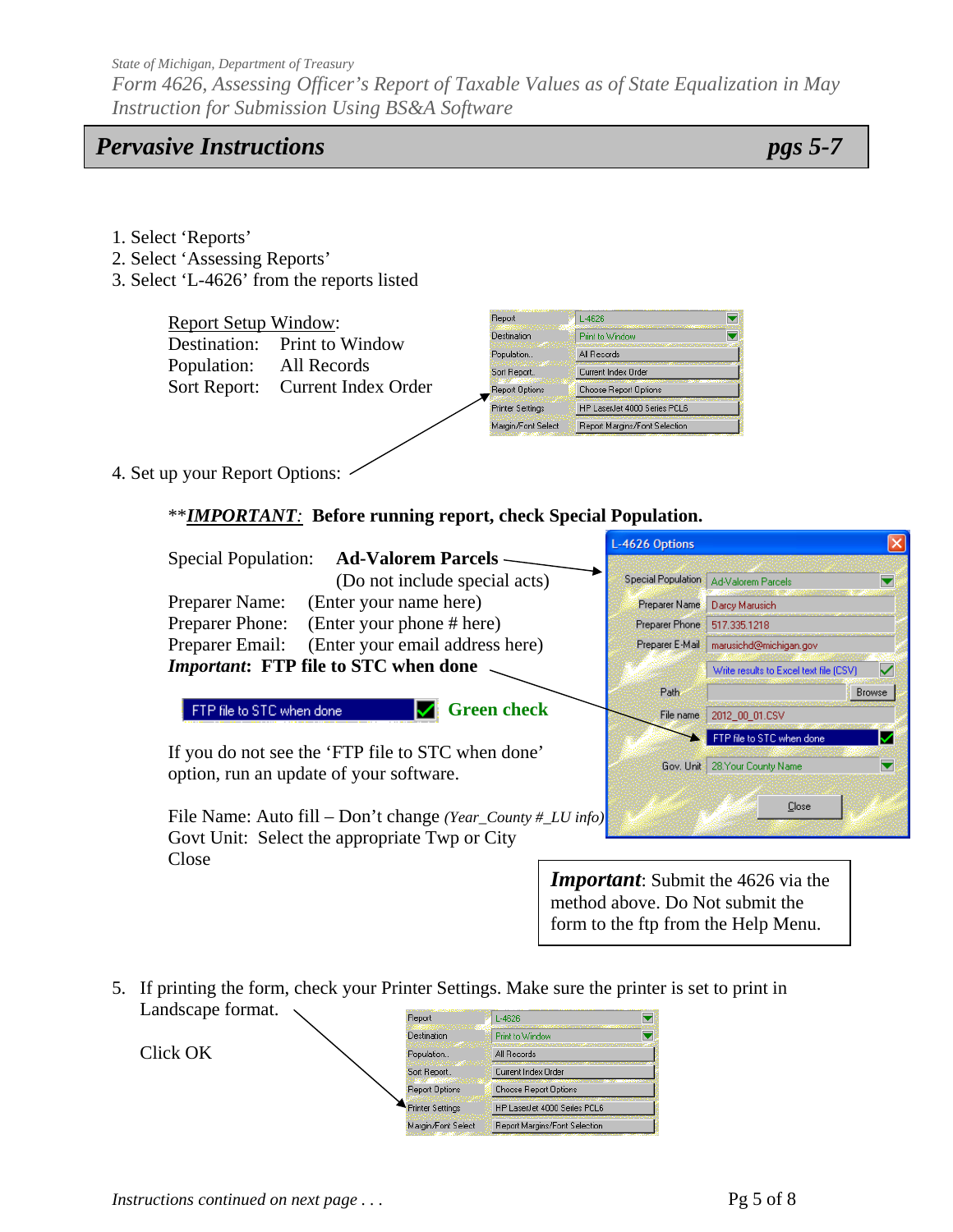*Form 4626, Assessing Officer's Report of Taxable Values as of State Equalization in May Instruction for Submission Using BS&A Software* 

# *Pervasive Instructions pgs 5-7*

A paper version will print to the screen. You can print this for yourself if you like.

If you selected to 'Write results to Excel text file (CSV)', a CSV file will simultaneously be generated and saved to your computer.

When you close the paper version screen, if you selected to 'FTP file to STC when done' you will see a pop-up box asking if you want to submit. If you select 'Send', the file will be sent and you will receive confirmation that it has been successfully uploaded and ... you're done.

|       | <b>Upload a file to the State</b> |        |  |
|-------|-----------------------------------|--------|--|
|       |                                   |        |  |
| File: | 2012_00_01.CSV                    |        |  |
|       |                                   |        |  |
|       | Send                              | Cancel |  |

**Note: I will not be sending an email confirmation when you submit through the BS&A ftp site, so please look for the 'Successfully uploaded file' pop-up box to confirm your submission. The confirmation will** 

**appear something like this:**



| $23 - 040$<br>EATON - DEMO CHARTER TOWNSHIP                                                                                                                                                                                                                                                                                                                                                                                                                                                                                                                                                                                                                                                                                                                                    |                                                             |                                             |
|--------------------------------------------------------------------------------------------------------------------------------------------------------------------------------------------------------------------------------------------------------------------------------------------------------------------------------------------------------------------------------------------------------------------------------------------------------------------------------------------------------------------------------------------------------------------------------------------------------------------------------------------------------------------------------------------------------------------------------------------------------------------------------|-------------------------------------------------------------|---------------------------------------------|
| State code and name of each school<br>district (SD) in the local unit                                                                                                                                                                                                                                                                                                                                                                                                                                                                                                                                                                                                                                                                                                          |                                                             |                                             |
| Taxable Value of ALL REAL property<br>Taxable Value of COMMERCIAL and INDUSTRIAL REAL property<br>Taxable Value of ALL PERSONAL property<br>Taxable Value of COMMERCIAL, INDUSTRIAL and UTILITY PERSONAL property<br>Taxable Value of INDUSTRIAL PERSONAL property in Renaissance Zone(s) ONLY<br>Taxable Value of ALL Renaissance Zone property expiring December 31, 2012<br>Taxable Value of CUI Renaissance Zone property expiring December 31, 2012<br>Taxable Value of ALL Renaissance Zone property expiring December 31, 2013.<br>Taxable Value of CUI Renaissance Zone property expiring December 31, 2013.<br>Taxable Value of ALL Renaissance Zone property expiring December 31, 2014<br>Taxable Value of CUI Renaissance Zone property expiring December 31, 2014 |                                                             |                                             |
| Villages in the Township                                                                                                                                                                                                                                                                                                                                                                                                                                                                                                                                                                                                                                                                                                                                                       | All Classes of TV<br>Excluding Renaissance<br>Zone Property | All Classes<br>for Renaiss<br>Zone Property |
| Districts and Authorities levying millage<br>in CNLY part of the local unit                                                                                                                                                                                                                                                                                                                                                                                                                                                                                                                                                                                                                                                                                                    | All Classes of TV<br>Excluding Renaissance<br>Zone Property | All Classes<br>for Renaiss<br>Zone Property |
|                                                                                                                                                                                                                                                                                                                                                                                                                                                                                                                                                                                                                                                                                                                                                                                |                                                             |                                             |
|                                                                                                                                                                                                                                                                                                                                                                                                                                                                                                                                                                                                                                                                                                                                                                                |                                                             |                                             |
|                                                                                                                                                                                                                                                                                                                                                                                                                                                                                                                                                                                                                                                                                                                                                                                |                                                             |                                             |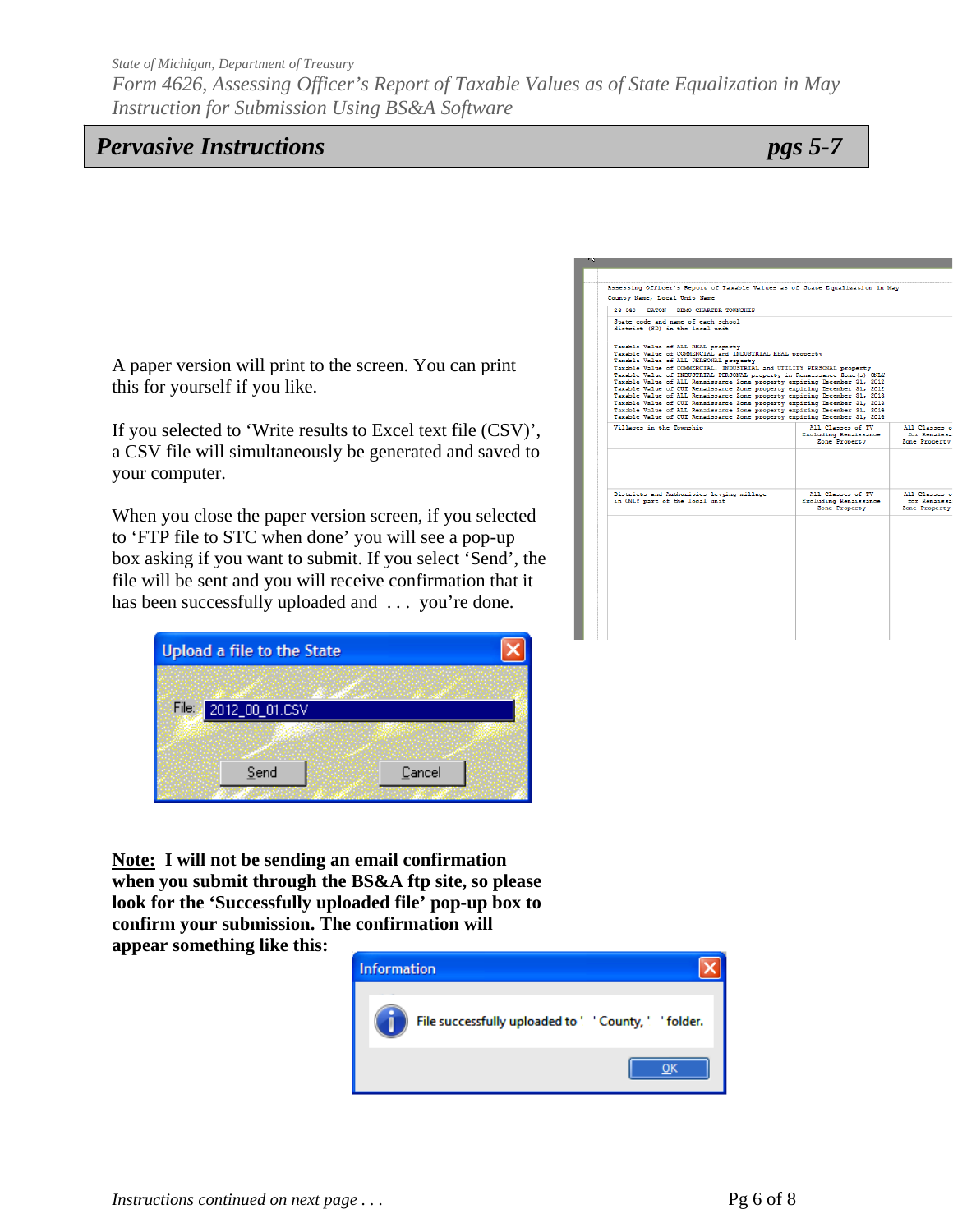*Form 4626, Assessing Officer's Report of Taxable Values as of State Equalization in May Instruction for Submission Using BS&A Software* 

# *Pervasive Instructions pgs 5-7*

If you selected to 'Write results to Excel text file (CSV)', the CSV file was created and placed in your C: drive. If you chose not to submit the CSV file to the FTP site, you will need to email it to the State.

### **To locate the CSV file:**

- 1. Click on the My Computer icon (usually located on your computer desktop).
- 2. Select the C: drive
- 3. Open the BS&A folder titled EQUALW
- 4. The file I'm looking for should be listed close to the top, beneath the last folder icon. If you are able to see file extensions it will have a '.csv' at the end of the name and will be titled as follows: YEAR\_COUNTY NUMBER\_LOCAL UNIT INFO.csv (ie: 2013\_32\_12) OR (ie: 2013\_32\_12.csv)



Attach this file to an email and send to: **marusichd@michigan.gov** If you have any problems or questions, you can check with Darcy at (517) 335-1218 or BS&A at (517) 641-8900

### **IF YOU DON'T GET AN EMAIL RESPONSE FROM DARCY WITHIN 3 DAYS AFTER SUMBITTING YOUR CSV FILE VIA AN EMAIL, RESEND THE FILE. IF YOU STILL DON'T GET A RESPONSE, CALL DARCY AT (517) 335-1218.**

**NOTE: If you should have to regenerate the CSV file, delete the old CSV file first. Once a CSV file is created, it will not be replaced with a newer file.**